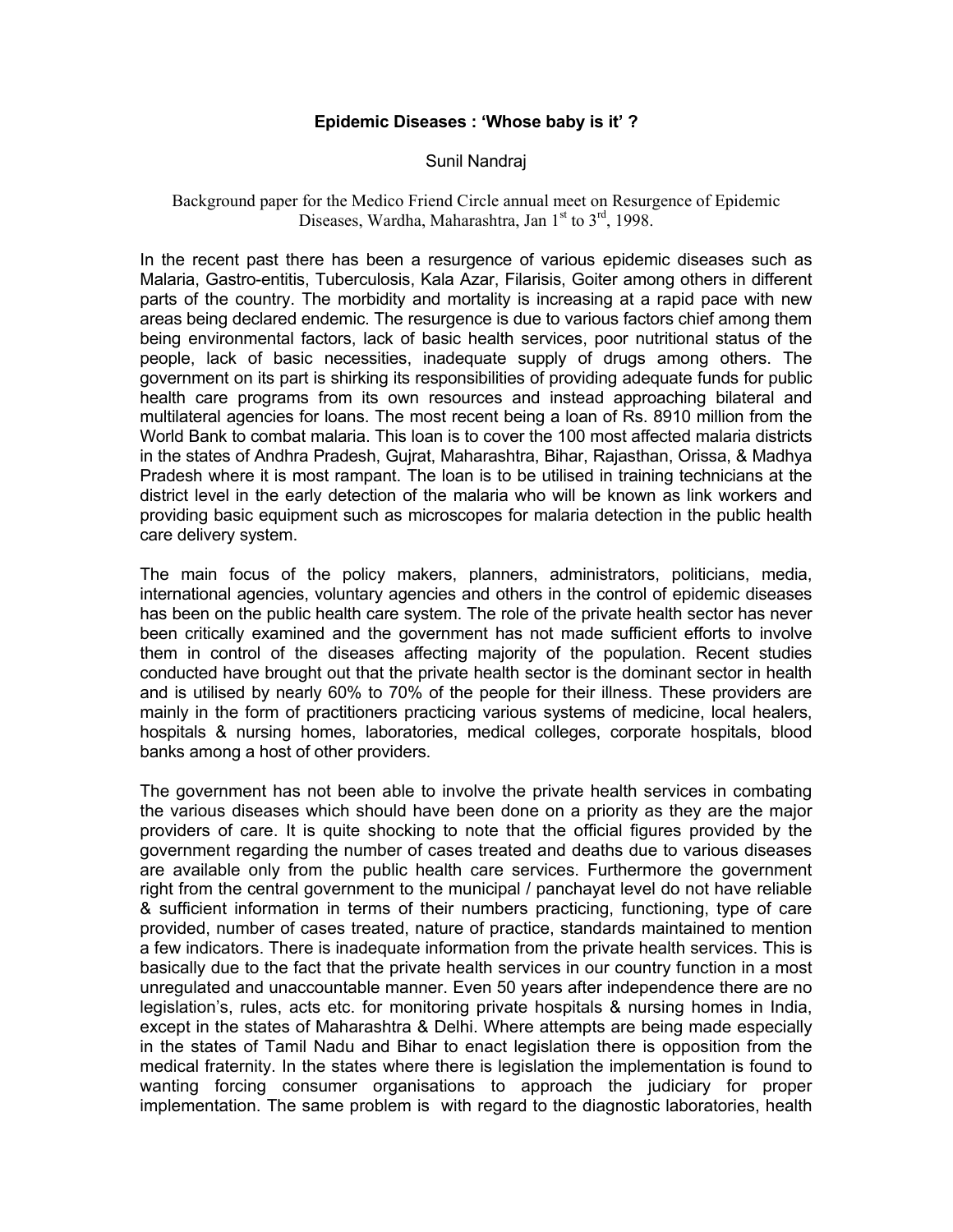clinics, nature cures, slimming centres, etc. etc. They do not come under any authority and operate freely without any accountability. Qualified practitioners practicing different systems of medicine are supposed to register themselves with their respective state medical councils, but the state of affairs in most of the medical council is utterly diseased , with registers not updated, elections not held, action against erring doctors being not taken, recognising sub-standard private medical colleges among a host of other problems. The problem with quacks practicing is more alarming with the concerned government departments such as police & health passing the buck to each other. The above clearly shows that the government does not have sufficient information on the private health services operating in the country and has not paid enough attention to monitoring them. Many developed economies which have a large private health sector such as USA have strong regulatory mechanism for the functioning of the health care services. In the absence of any such strong stringent regulations it has been totally left to the whims and fancies of the providers.

Due to its unregulated nature it has led to various kinds of unethical and irrational practices being carried out especially in times and areas of epidemics. Profiting from human misery especially when large sections of population are affected due to disease it becomes a healthy business for the private providers. There are no restrictions or guidelines for the fees charged by private providers. The charging practices are more often exorbitant and irrational and without any basis. The treatment provided is based mainly on economic factors than medical reasons. Some of the irrational & ethical practices quite well known and many of the patients have faced are diagnosis not done properly, patients made to come back for more consultations, over prescribing, over investigations, unnecessary surgeries, making patients stay for longer period than necessary, administering saline drips routinely, pushing critical patients in the last stages to public hospitals among a whole lot of other practices. Many families have been pauperized due to the high cost in private health sector.

The private health care providers have never shared responsibility of involving themselves in the task of combatting various diseases afflicting the people other than for their own financial goals. More important, has the government envisaged a role and involvement of the private health sector in its diseases control program. The policies and programs formulated become applicable to the public health services without viewing health sector in its totality. Presently the government has resorted to taking loans for tinkering in the public health care services by 'retraining' a few workers, buying more jeeps, holding international seminars etc. The government should give up its ostrich like attitude and involve the private health care sector by making it more accountable and monitoring its functioning and activities. Firstly the government should carry out a census of the all private health providers operating in an epidemic area. It is not difficult for the government to make private practitioners/hospitals/nursing homes/laboratories register with the local authority and insist on receiving periodic reports of diseases such as Malaria, TB, AIDS etc. All notifiable diseases should be reported to the local authority on a periodic basis. A random medical audit of the prescription prescribed by the doctors at the chemists shop would go a long way in making the private providers recommending the correct line of treatment. There is an compelling need to educate and create awareness among private health care providers (includes qualified doctors) on providing the correct line of treatment for various diseases. Periodic medical audit of treatment provided for inpatient care and investigations reports from the laboratories should be insisted upon. A platform should be provided for regular meetings and exchanges between the private health sector and public providers. There is a urgent need to draw